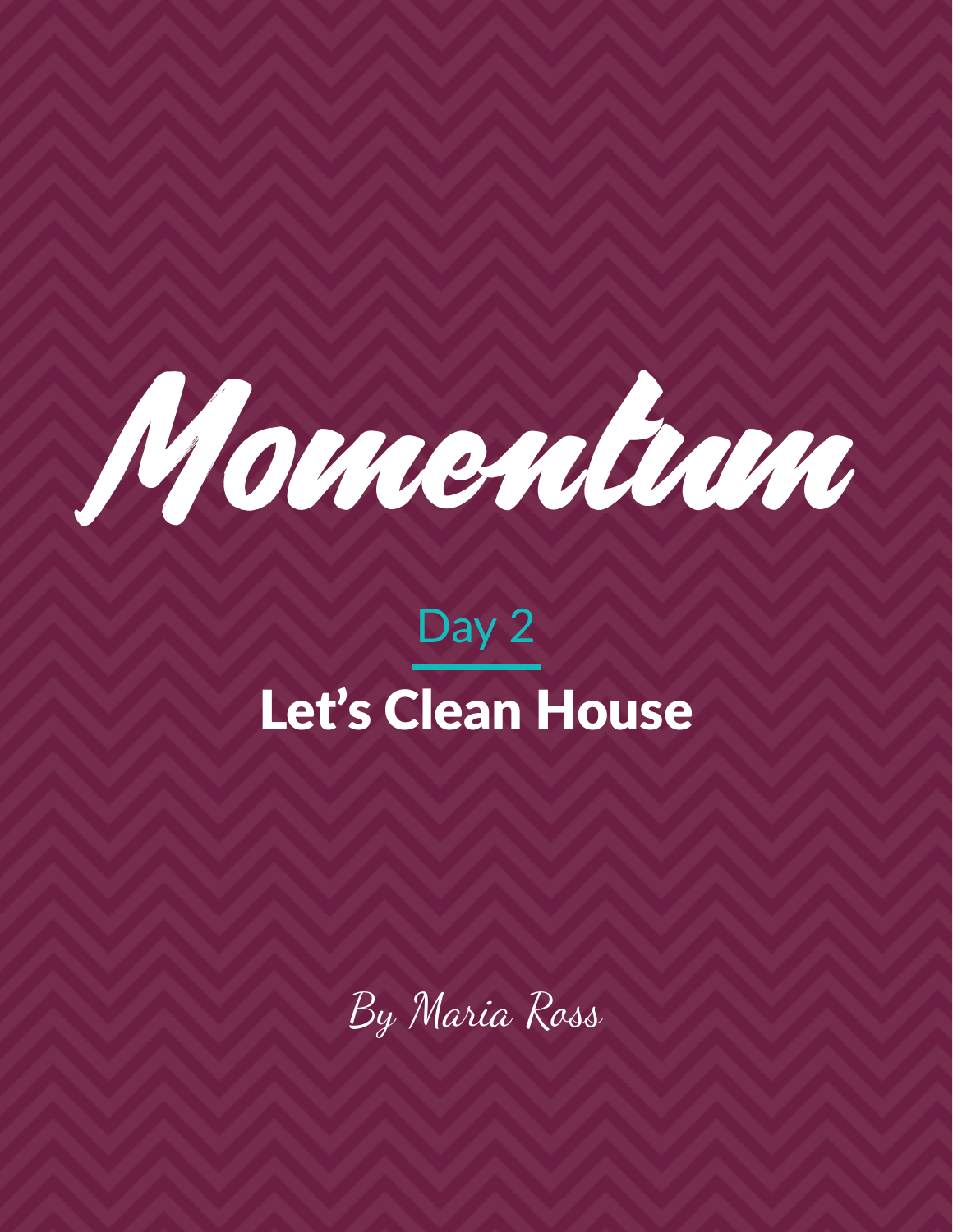# Here's What's Inside!

| My Decluttering Addiction 3                                                |
|----------------------------------------------------------------------------|
| A Good Ole' Fashioned Purge Session 4                                      |
| Your Assignment #1 of 2:                                                   |
| Assignment #2 of 2:<br>Tear Up Your Marketing To-Do List And Start Over. 7 |
|                                                                            |
|                                                                            |
|                                                                            |

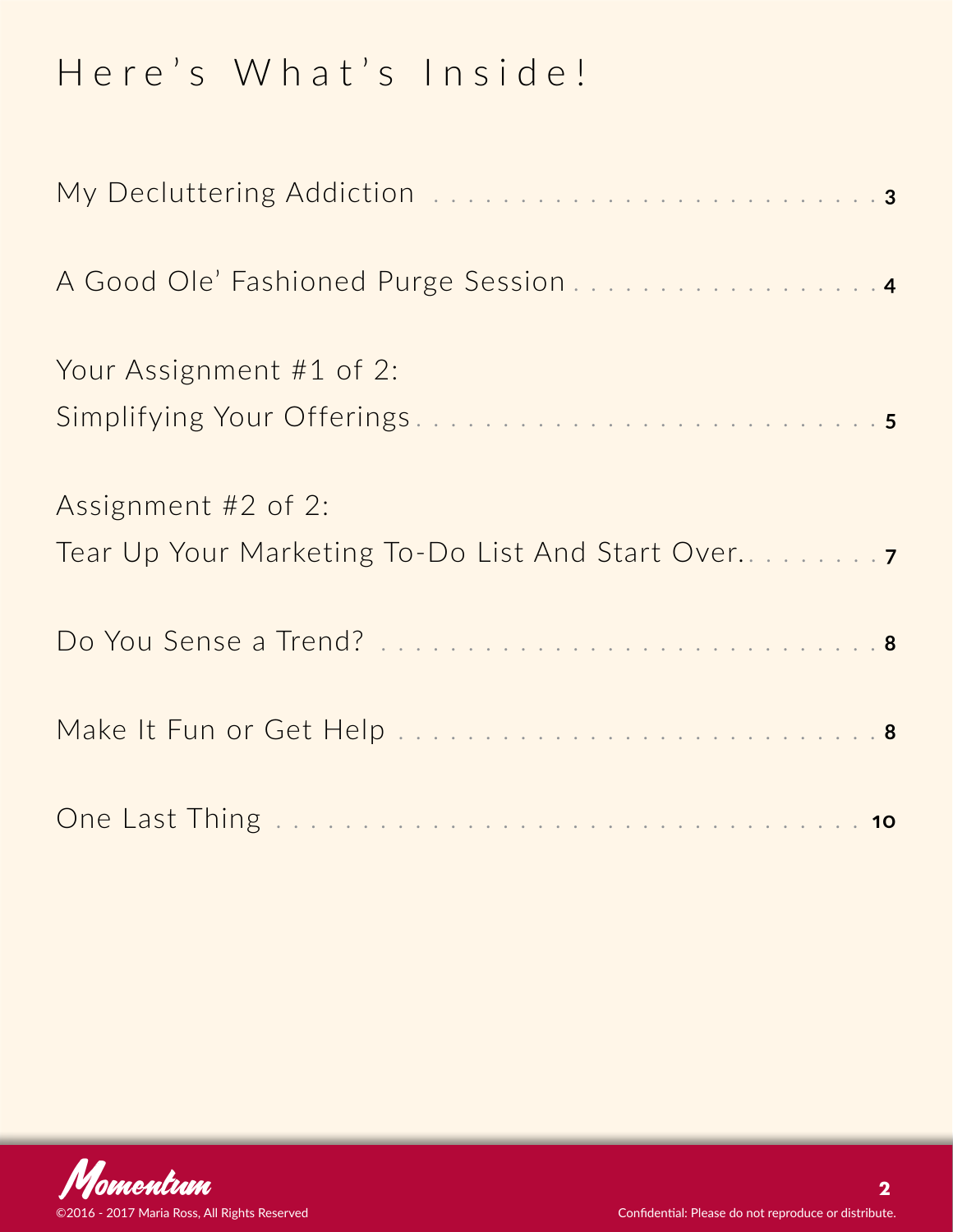# <span id="page-2-0"></span>Day 2: Let's Clean House

# **My Decluttering Addiction**

My husband and I have lived in five places together during out eleven year marriage. I personally have moved into twelve dwellings since college. **Yes, twelve.** Post-college, I have lived in six cities (two of them the same one, several years apart), and different abodes within those cities.

I dread the packing, schlepping and changing my address for each move, but one thing gives me great delight? *Purging.*

While my desk might not look like it these days, I'm kind of an organizing freak. My husband literally wants me in therapy for an addiction to buying cute organizing boxes for no reason (*Boxilism?*). It gets really bad when I buy boxes *for the boxes I already have*. The Container Store is like crack to me. Oh, and P.S., we just got a professional organizer who designed storage systems for all our closets recently. I'm in heaven.

There is something about cleaning out and making space that fills my heart with joy. When that physical and mental clutter is removed, you feel lighter, and airier.

### **Your marketing needs to be purged, too.**

Let me guess: you're feeling overwhelmed by your to-do list, right? Well, if you're human, you are. When running your business, you need to update your website, create a flyer, prep for a speaking engagement, attend a networking event, answer email, take phone calls, return phone calls, work on that new presentation, create a Facebook ad, say witty things on Twitter, write a blog post, record a video….(*DEEP BREATH*)….and do your books, troubleshoot your computer issues, order more printer ink, get stamps…..

### Oh yeah, and DO YOUR ACTUAL WORK FOR CLIENTS AND CUSTOMERS.

It's a wonderful thing that there are so many marketing opportunities available to help you get attention. But it's downright suffocating! Everywhere you turn, people are telling you that you need to do this or that, and you nod and add it to your task list. And then you go home and curl up into a ball for a good cry when you realize that you actually also need to have a life!

#### **Today, we're going to end your angst in two important (and stressful) areas of your business.**

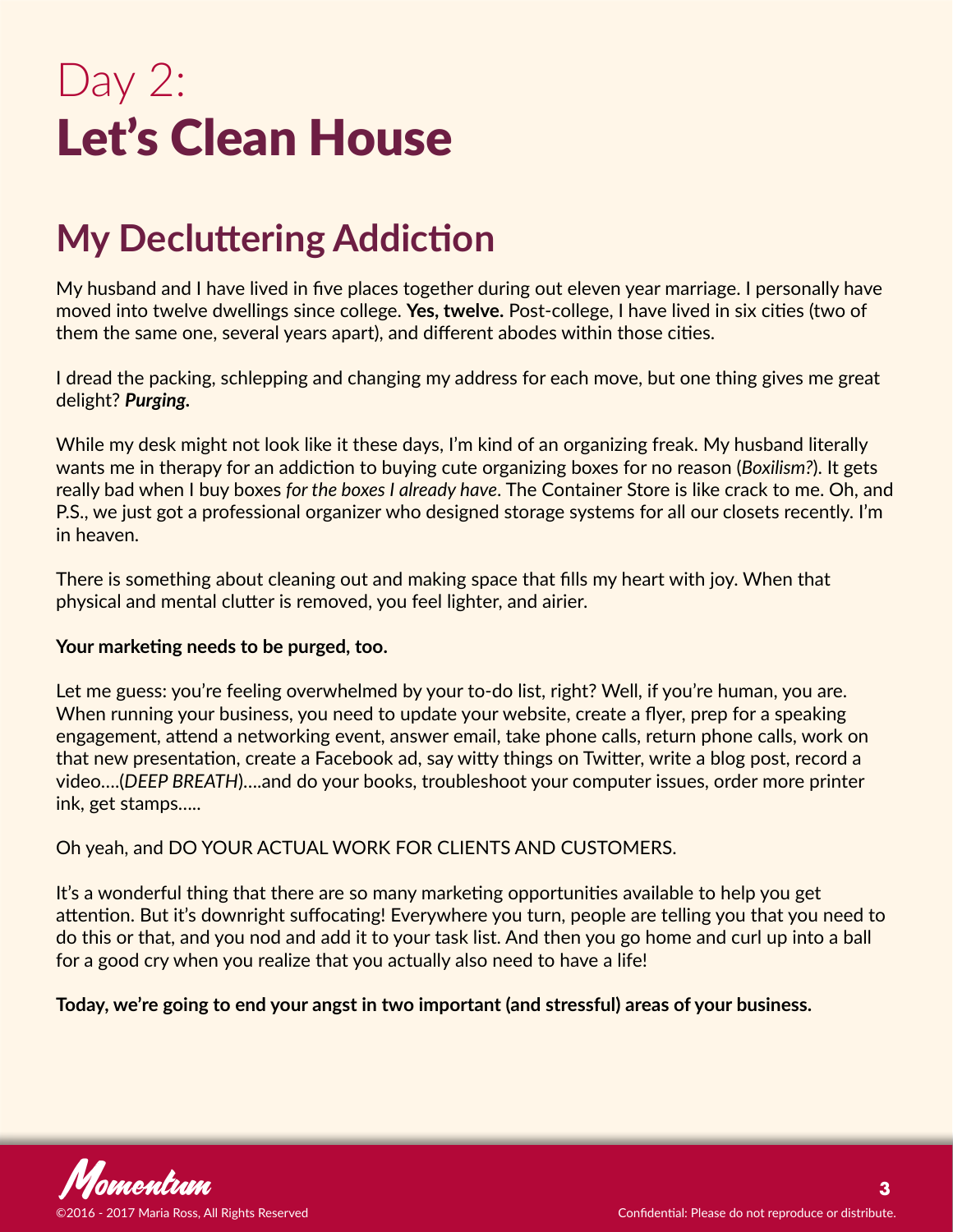# <span id="page-3-0"></span>**A Good Ole' Fashioned Purge Session**

### Closet #1: Your Offerings

When I first started out, I positioned Red Slice as a soup-to-nuts marketing agency, based on my breadth of experience over the years. From the strategic brand work I loved to the most menial copywriting assignment, I'd deliver anything and everything depending on what my clients requested.

#### What happened?

Amazing clients offered me big money for multi-month projects. And for the project's first few weeks, it was a blast. Brand strategy work, creative thinking, direction-setting, workshop facilitation. Your know, the *storytelling* part (see My Why from the last lesson!) Loved it.

And then for the remainder of the project, I was in hell as a glorified project manager, managing subcontractors to complete a thousand tactics based on my strategy. My interest waned, my frustrations grew.

I sought counsel from a wise coach. She stopped me in my tracks.

"Maria, we've established that the tactical, ongoing project work makes you want to poke your eye out. So as of today, you are no longer offering that, you're only offering strategic brand consulting," she said. "You've gotten away from your WHY."

And that's all I needed. Permission, I guess? From then on, I created ONE signature offering, my SLICE session, at a set fee for a specific scope. BOOM. Done.

Later on, I added in a self-study course and a quickie consulting session for those who were not ready to take on the signature program. Three offerings. Clean. Organized. Neat.

Could I do all the other services and kick ass doing them? Heck yeah. But…

### Just because you *can* offer something doesn't mean you *should.*

Instead of a laundry list of 52 services I *could* do, I focused and became much happier. And guess what? This value clarity attracted more ideal clients.

**Has your offering list gotten so complex because you created new things to satisfy everyone?** 

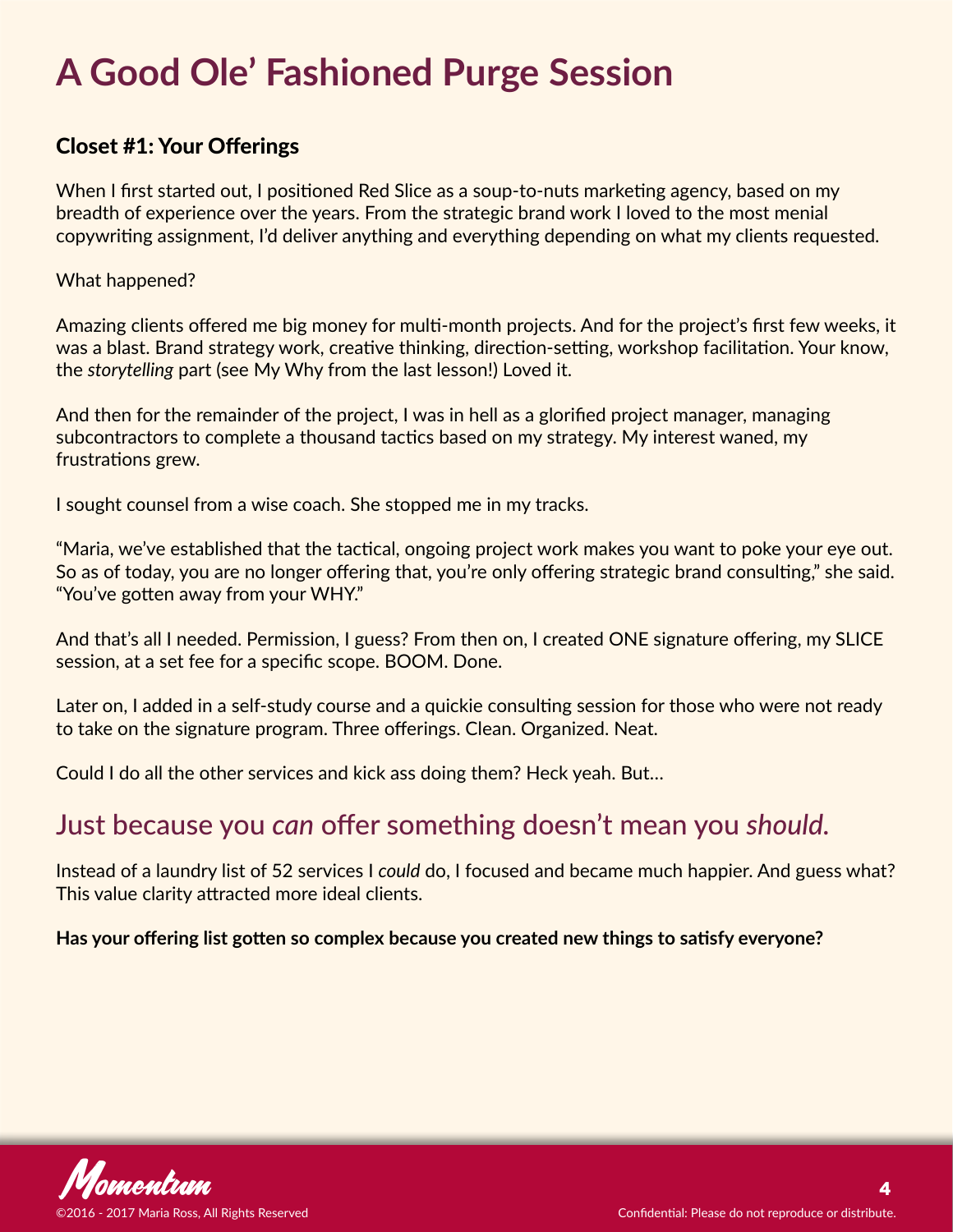# <span id="page-4-0"></span>**Your Assignment #1 of 2: Simplifying Your Offerings**

**1. List out everything you offer below.** Every package, product, permutation of your expertise:

**2. Now, which THREE ones are the most popular, the most profitable and/or bring you're the most joy?** If there is an offering that makes you queasy when someone requests it, do NOT write it down here!

**3. What works that you hate doing?** If there was an offering you didn't list above that either is heavily requested or makes a tidy profit but that you hate doing with the white-hot passion of a thousand suns, what is it?

**Take a look at #2.** What does it feel like in your gut if you only offered those three things? Don't get scared! Offerings can change and evolve over time. Our goal here is to purge what's not working and strip down so you can effectively build back up, if you so choose.

**And a mini-challenge:** If one of these offerings is really complicated can you simplify it? If you have too many parameters or "Buy this coaching offering of 10 sessions at this price and get a free bonus session or 5 sessions at this price but must be used within 3 months, etc., etc. " pare it down and make it super-simple to understand and deliver.

**This is your plan going forward.** You will double-down on the three offerings you love, focus on selling those and ditch the rest.

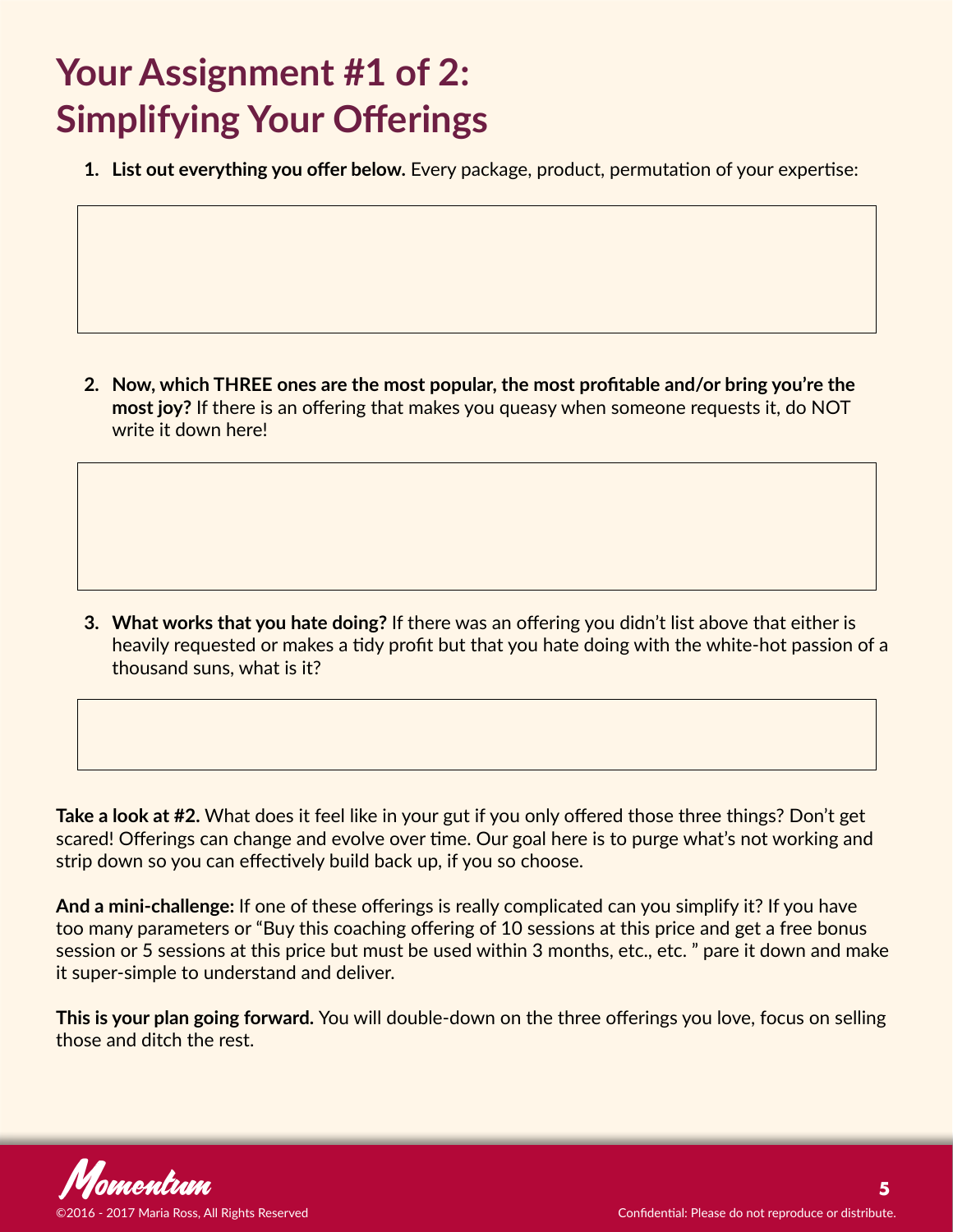**As for your answer to Question #3:** If this is highly profitable or heavily requested, can you turn it into a self-study course, eBook or DIY digital offering that you only have to create one more time and then never deal with again? DO THAT!

*I can turn this offering I hate doing into a*

Go forth and purge with my permission and blessing. Like me, that might be just the push you need to let go!

### Closet #2: Your Marketing Plan

Egad! I'm a marketer and the endless channels available these days makes my own head spin so I can only imagine your pain. Way back in my early corporate career, marketing plans were pretty darn simple because there were only so many options.

Now, we've got blogs, podcasts, email, contributed articles, Twitter, LinkedIn, Facebook, Pinterest, Instagram (and paid ads on various social media platforms, each which require their own expertise!), not to mention new platforms coming out every day: Snapchat, Periscope, Blab…ay yay yay. SO. MUCH. NOISE.

## Relax. Despite all the marketing options out there, you don't have to be everywhere.

In fact, as a solopreneur, you CAN'T be everywhere. You only need to consider two factors:

- 1. Where is my target audience?
- 2. What do I enjoy doing?

**Seriously. That's it.** And the great news is that if your target audience plays in several places, you have a choice!

So if Pinterest makes you want to poke your eye out, DON'T DO IT. If you hate engaging in something, you'll *never* do it consistently. And NEWS FLASH: When you hate doing something, your audience can tell you're phoning it in.

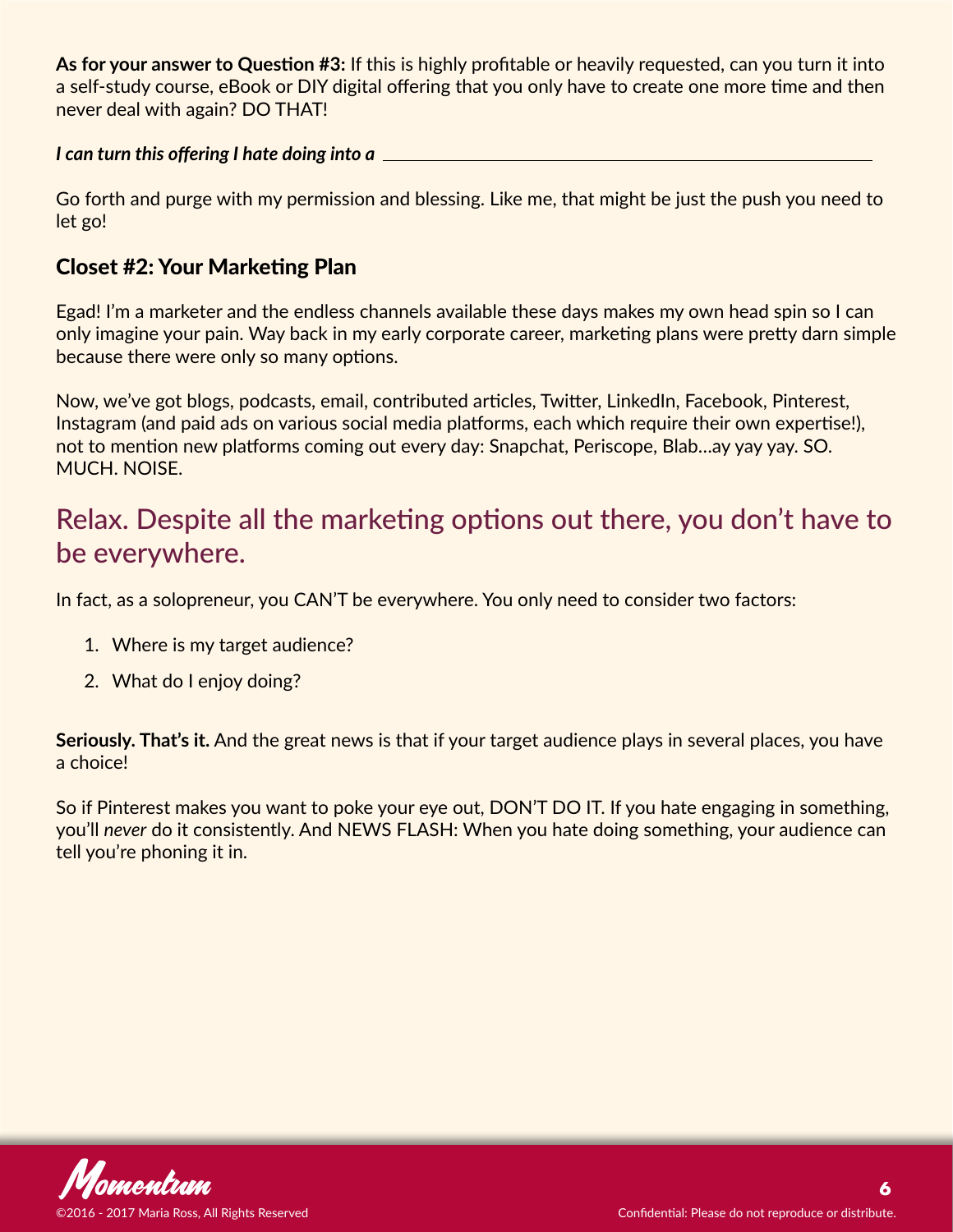# <span id="page-6-0"></span>**Assignment #2 of 2: Tear Up Your Marketing To-Do List And Start Over.**

As you go through this, you'll find examples from my own marketing plans to guide you.

**1. In what ways do you enjoy communicating the most?** Writing, speaking, teaching in-person, networking, using imagery, podcasting, video, etc.

*For myself, I enjoy writing, networking and public speaking the most.* 

**2. Based on your preferences, which specific marketing tactics make the most sense for you to enjoy engaging in?** This list doesn't have to be all the ones you WILL engage in, but just list the possibilities for now.

*For myself as an example, given my love for writing, speaking and networking, it makes sense for me to blog, write books, create a podcast or video series, write social media posts, attend networking events, do keynotes and conduct workshops.*

**\*NOTE:** For most people (but not all), the reality is that social media of some kind will need to be a part of your plan. We'll get to that in a minute.

3. Given the above, which **three marketing tactics** will I focus on for the next three months?

| $\overline{\mathbf{A}}$<br>ᆠ. |                                                                  |
|-------------------------------|------------------------------------------------------------------|
| 2.                            |                                                                  |
| R<br>J.                       | 그 사이에 대한 사이에 대한 사이를 하는 것이 아니라 이 사이에 대한 사이에 대한 사이에 대한 사이를 하는 것이다. |

*For myself, I focus on blogging, social media and speaking engagements.* 

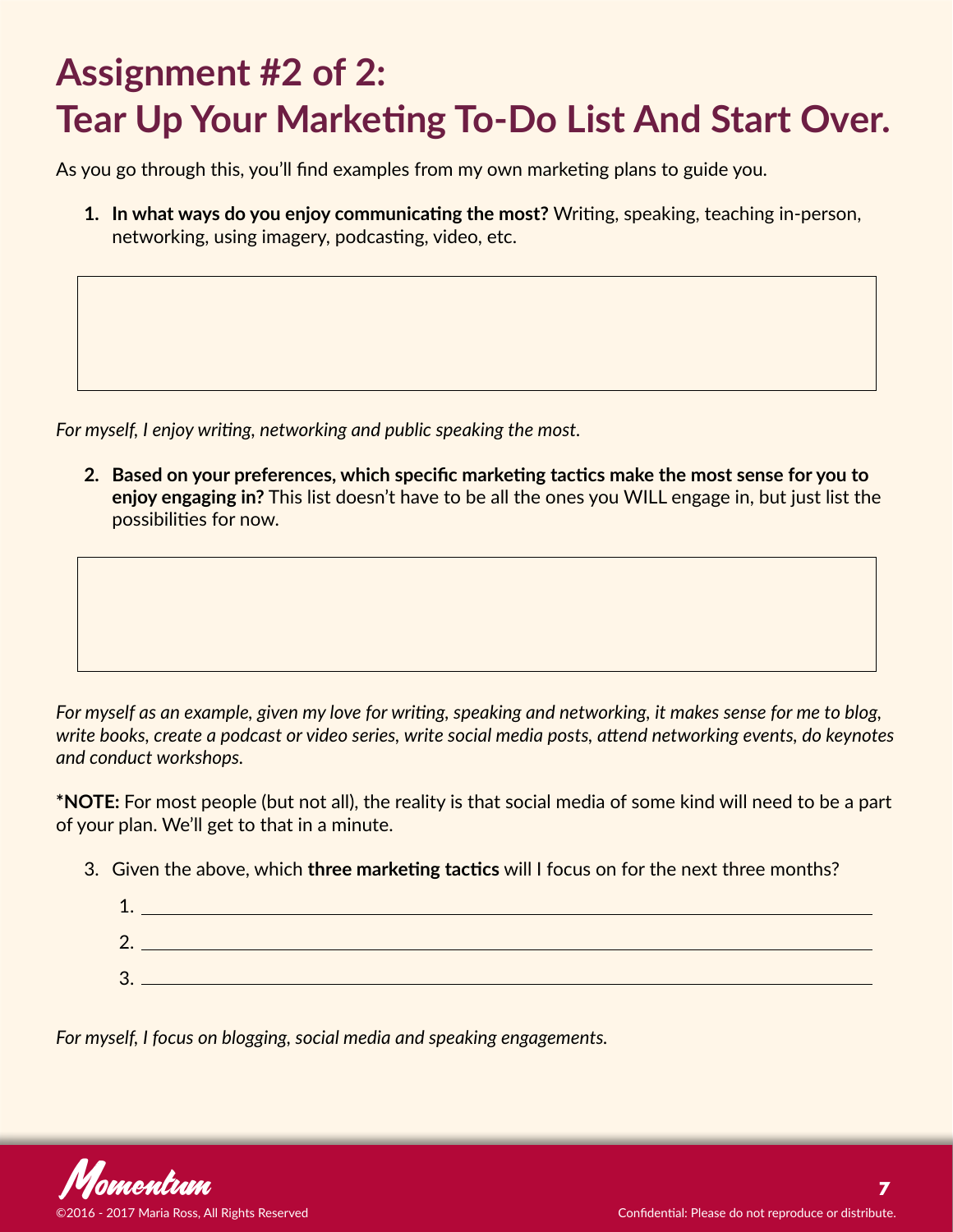<span id="page-7-0"></span>Now, keep in mind if you have a special launch or some big event, you may have to adjust this for that time period, but for this assignment, we're talking about your consistent, ongoing marketing plan. Some launches may require a special "mini-Marketing plan!"

*\*\*If social media is on your plan, don't fret.* Leave it there as a broad category, or even which specific platforms you want to use and we're going to address *Streamlining Your Social Media* in a future lesson.

# **Do You Sense a Trend?**

In case you don't, I'm a huge fan of propelling clients into motion via what I call *The Rule of Three.* Three is a safe, doable number and enables you to focus. Whenever I'm faced with a laundry list of anything, I pare it down to the three most important things that need attention. You may often end up doing more, but starting with three accelerates you into action!

# **Make It Fun or Get Help**

Now that you're purged *what* you are marketing and *how* you want to market it, let's talk about reality. You still may need help to get it done.

**This is where streamlining your processes comes into play.** If you create a plan with consistent processes, you can then outsource as needed.

Marketing your work should be *fun*. If it's not fun to promote your message and share your gifts with the world, how the heck are potential clients or customers supposed to get excited about what you do? If it doesn't thrill you, STOP DOING IT or get help, pronto.

#### **It makes sense to outsource, to a degree, the tasks you despise.**

For example, I try to blog and email every one or two weeks. I was spending so much time on formatting the post in WordPress, setting up **[Tweetables](http://www.clicktotweet.com/)**, shortening links, and then formatting the email in Aweber. Not to mention, finding, captioning and resizing a good image for different social networks. These tasks took so much time that writing the actual content felt rushed, which is what I most enjoy and, let's face it, where my real value lies. This was not fair to my fans or to myself.

I hired a Virtual Assistant (VA) to do image finding, email formatting and blog posting. But before I did, I outlined the process step-by-step so we were both on the same page. **If you don't have a clear process, it's very hard to hand it over to anyone else and ensure it's how you would like it done.**

This takes time, I won't lie. But once you do it, and spend the time training the other person, he or she can take the ball and run with it. Now I spend more time creating sexy content and let my VA worry about the details.

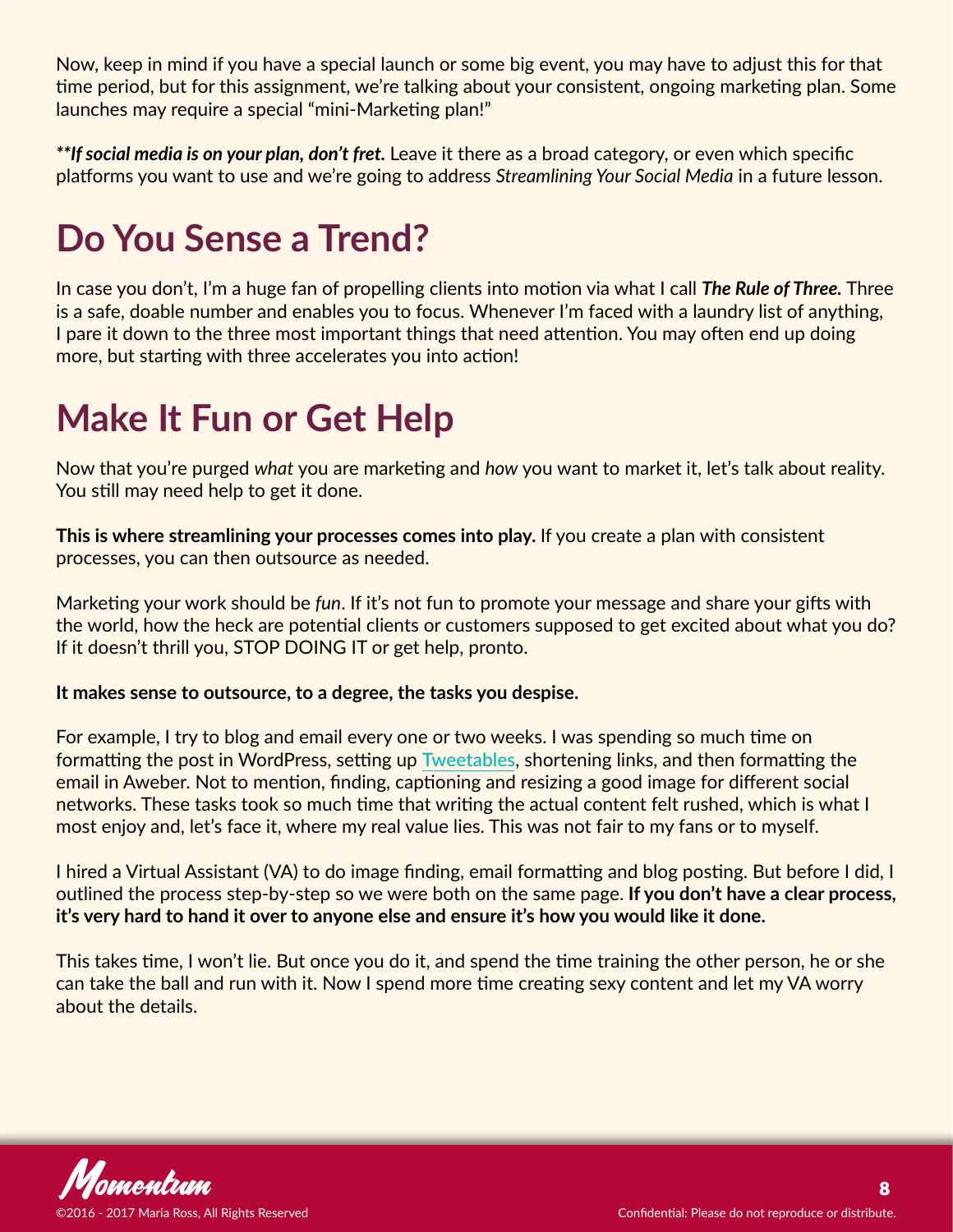### Resources to Fit Your Budget:

**[Canva](http://www.canva.com/)**, a DIY design tool with templates for all the major digital imagery you might need, such as Facebook profile banners.

**[99 Designs](http://www.99designs.com/)**, is a site where you set up your design project, designers compete and you choose a winner.

**[UpWork](http://www.upwork.com/)**, **[Fiverr](http://www.fiverr.com/)** and **[TaskRabbit](http://www.taskrabbit.com/)** all have freelance professionals offering a variety of skills from design to editing to videography to social media management to research to….you name it!

I'm pleased as punch–after years of trying to find the right assistance–with my VA from **[Worldwide101](http://worldwide101.com/?a_aid=54adae56e2245)**. They find out what type of work you need–from an appointment scheduler to a customer phone support specialist to a social media manager–and match you to a VA with the right profile. (*PS, full disclosure, this is an affiliate link but I never recommend anything that I don't believe in.*)

## Congratulations! You have just completed your second MOMENTUM lesson. Doesn't decluttering feel gooooooooood?!

### *But wait, you're not quite done….*

Now: post your scaled-down offering list and your three marketing focus areas in our nurturing **[Facebook group](https://www.facebook.com/groups/238333860005596/)** for a chance to win a fabulous prize.

We are here to encourage you and provide any feedback. If you're like me, often it's fellow collaborators that help me polish my ideas to a glossy sheen.

Again, I'm going to reward the biggest leaps of faith and focused plans so tell me in your post how this exercise makes you feel about moving forward. Don't lose your MOMENTUM: Post it now and keep that train moving!